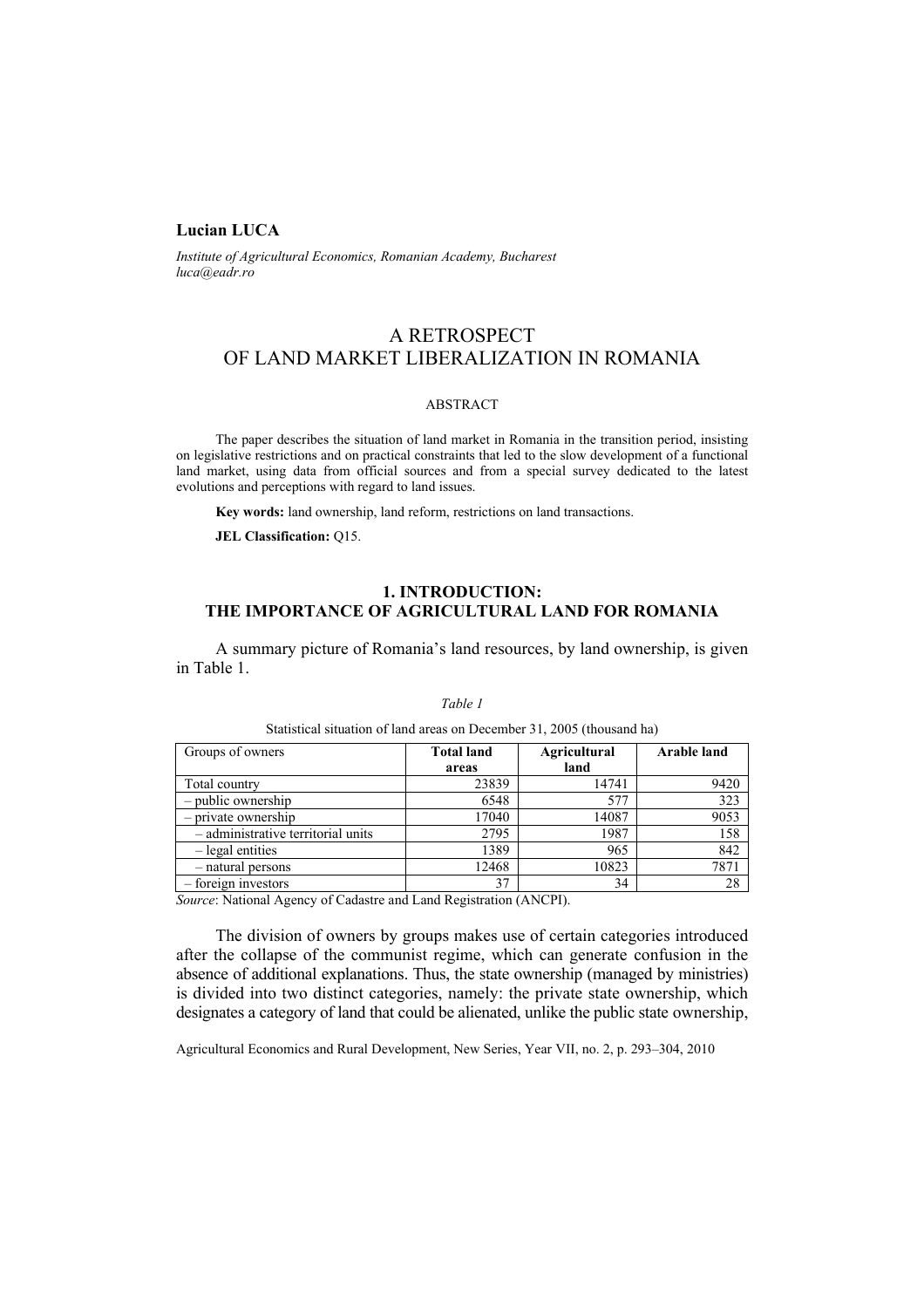on which the state ownership right cannot be alienated. At the same time, a distinct category is represented by the land areas of the administrative-territorial units (managed by the county councils or town halls), which can also be in the public or private ownership of the respective units.

A further explanation with regard to the arable land into public ownership: out of the 323 thousand hectares, 53 thousand hectares belong to the administrative territorial units, and the remaining land to the ministries. Among theses, the Ministry of Agriculture has 200 thousand hectares, mainly managed by the Agency of the State Domains (in reality, given into concession to private operators).

As regards the agricultural land areas of the administrative-territorial units, these mainly consist of pastures (1801 thousand hectares), representing the communal pastures, made available to the livestock farmers in the respective localities under different forms that are agreed at the level of town halls (the most common being the payment of an annual fee for each animal).

The land areas owned by the foreign investors refer only to the land belonging to the firms that benefited from the legislation on stimulating the direct investments (Government's Emergency Ordinance no. 92/1997). The firms with foreign capital that are registered as Romanian legal entities fall into the category of private ownership of legal entities, together with those with Romanian capital, as the law did not make any difference between them.

From the table it can be seen that three quarters of the agricultural land areas (73%) belonged to physical entities in 2005, which at that time could be only those with Romanian citizenship. In the case of arable land, the share was even higher (83%).

### **2. LAND RESTITUTION, LAND GIVEN INTO OWNERSHIP, PRIVATIZATION**

The starting point of the evolutions in the field of land resources was the situation in the year 1989, which was the result of the radical transformation of agriculture in the communist period. Leaving the non-agricultural land apart, the situation of agricultural land utilization in 1989 is presented in relative terms in Table 2.

|                             | <b>Total</b> | Arable | <b>Pastures</b> | Hav    | Vineyards   Orchards |       |  |
|-----------------------------|--------------|--------|-----------------|--------|----------------------|-------|--|
|                             | agricultural | land   |                 | fields |                      |       |  |
|                             | land         |        |                 |        |                      |       |  |
| Private producers' holdings | 9.5          | 5.0    | 7.5             | 44.7   | 3.7                  | 16.5  |  |
| Agricultural production     | 60.8         | 72.3   | 29.3            | 46.8   | 68.3                 | 53.5  |  |
| cooperatives                |              |        |                 |        |                      |       |  |
| State farms                 | 13.6         | 16.5   | 0.7             | 4.2    | 20.7                 | 18.6  |  |
| Other state units           | 16.1         | 6.2    | 62.5            | 4.3    | 7.3                  | 11.4  |  |
| Total                       | 100.0        | 100.0  | 100.0           | 100.0  | 100.0                | 100.0 |  |

#### *Table 2*

Agricultural land by categories of use and ownership forms in 1989 (%)

*Source*: processing of data from Romania's Statistical Yearbook, 1990.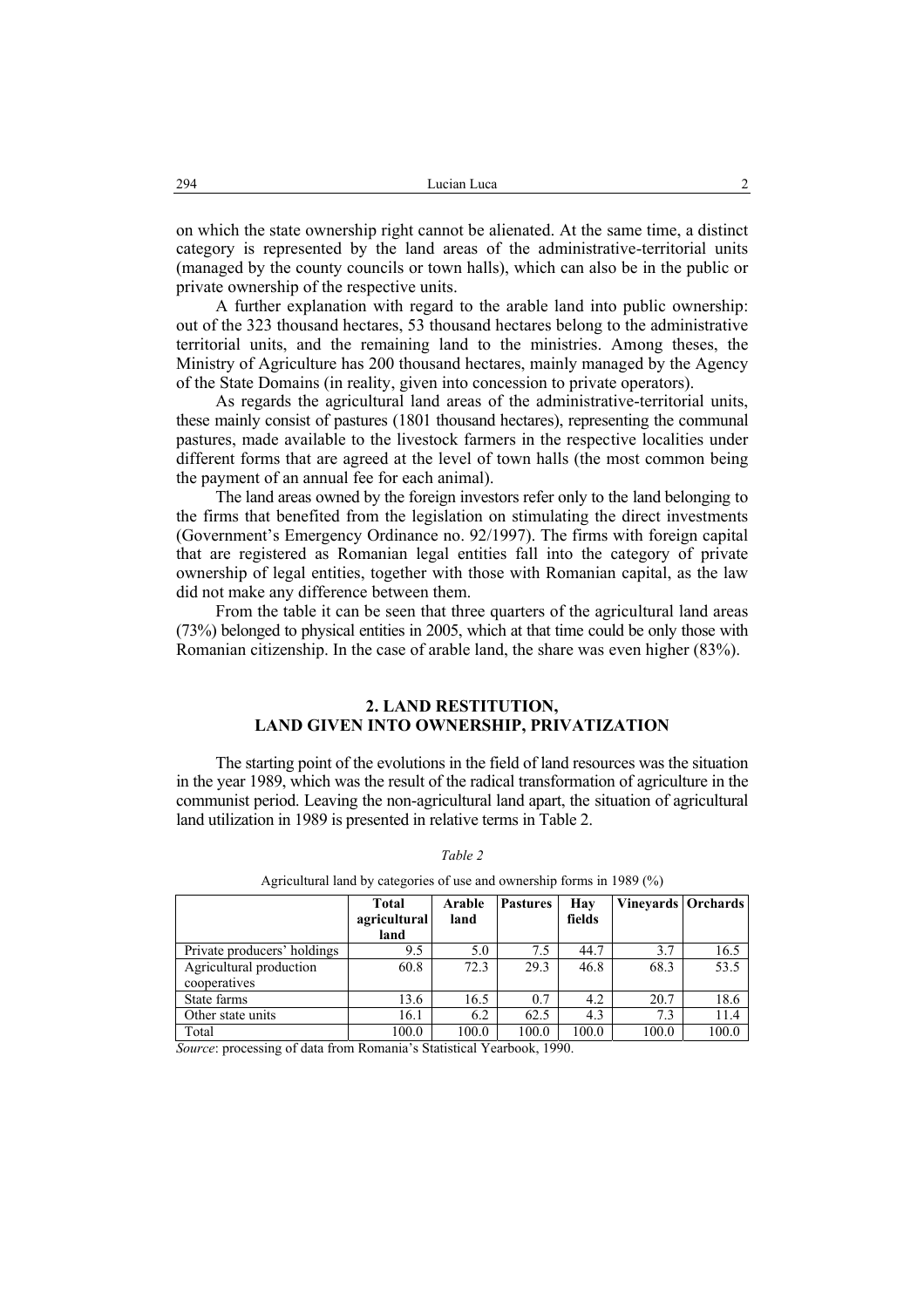At the moment when the communist regime collapsed, the largest part of Romania's agricultural land was used by the agricultural production cooperatives, organized according to the Soviet model, which had been created in the period 1949-1962, under the pressure of communist authorities, which had used the most diverse means for cooperativization, from persuasion to the use of force. A relatively small group of peasant households, mainly from the mountain areas, had not been the object of cooperativization (as a result, the high share of hayfields owned by these households). The state farms, initially created on the land areas confiscated in  $1945<sup>1</sup>$  from the large agricultural land owners, which added to the land areas given into agricultural use as a result of large-scale land reclamation programs (reclamation of marshland), had mainly arable land of very good quality.

On a strictly formal basis, the land of the agricultural production cooperatives was considered as property of the cooperative members, although these did no longer have any real right upon the land; at the same time, the excessive centralization of decision-making in late 1980s could not stop the pressure from the part of former land owners to take back the land that they had contributed to the former cooperatives, after the collapse of the communist regime. Thus, the Parliament elected in 1990 legiferated the dismantling of cooperative farms and the restitution of land to their members. The law that enabled this (Land Law no. 18/1991) also regulated some other aspects with regard to land ownership in Romania, taking into consideration the need to adjust to the new political realities. For example, one of the most important provisions of the new law established that the "land areas into private ownership, regardless of their titular, are and will remain into the civil circuit"; this provision invalidated the administrative restrictions that had practically made the land sale-purchase impossible in the communist period (land of any kind, not only agricultural land). At the same time, this law introduced the differentiation between the public domain (that can be of national or local interest) and the private domain of the state. Another interesting provision was the possibility to give land into ownership to people who had not contributed land to cooperatives in the past.

Technically speaking, land restitution to former owners or to their heirs, which represented the most important consequence of Law 18/1991, was defined as "ownership right reconstitution" in the law. In parallel to this action, "ownership right constitution" was also envisaged by this law, benefiting the cooperative members who had not contributed land to the cooperative, as well as some other categories of people, under certain conditions: victims of the Revolution of 1989 (1 ha, tax free), employees of the cooperative in the last three years (if they lived in the respective locality or they were about to settle into the locality), the staff from the communal public services (up to 0.5 ha); the law also provided that in the cases where agricultural land reserves exist, each family that settles down in the respective rural locality can receive land (up to 10 ha per family, the same limit being imposed to the land ownership right reconstitution beneficiaries).

 $\overline{\phantom{a}}$  $1$ . The agrarian reform of 1945 was the first act legiferated by the communist regime.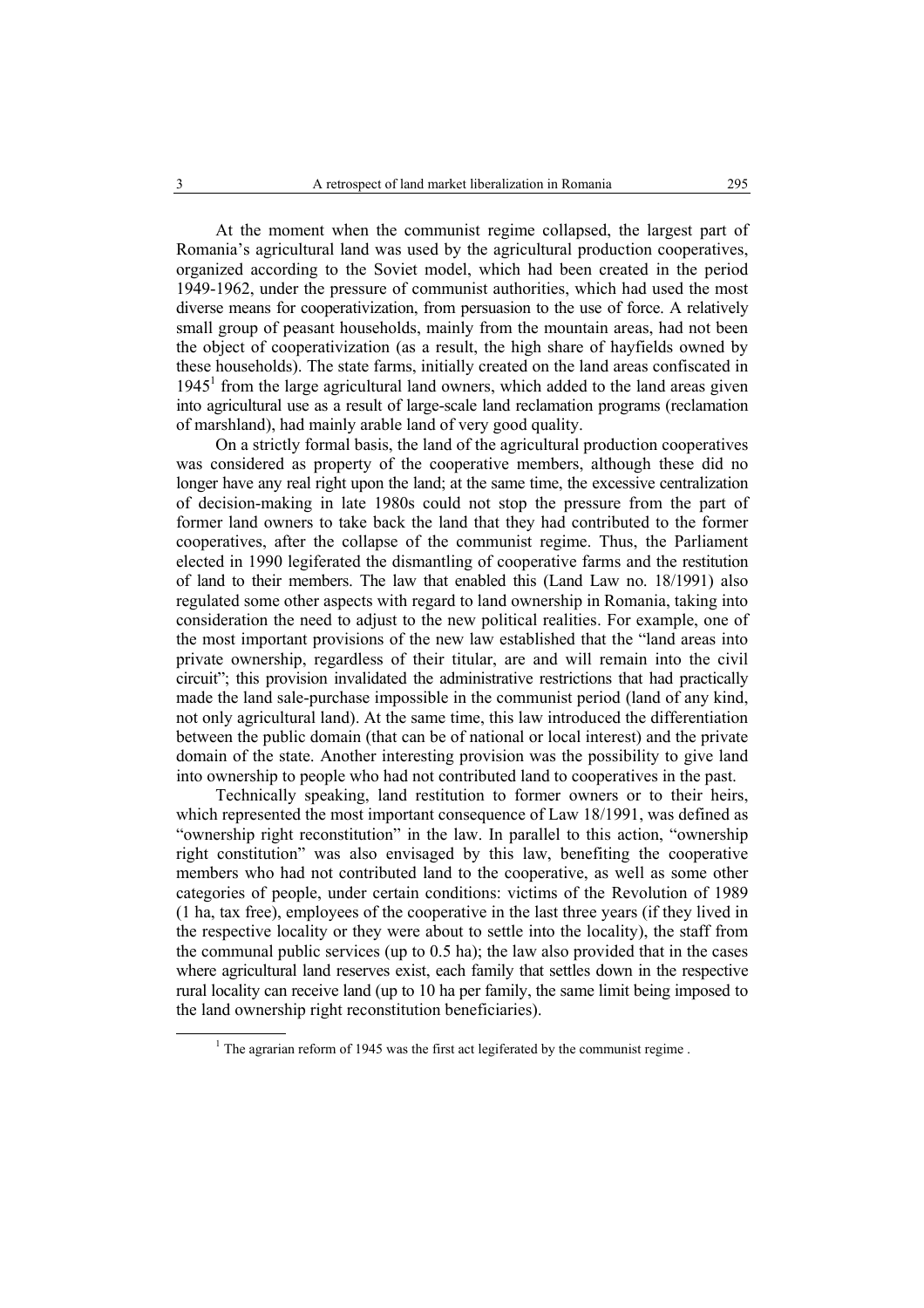The limitation of the land ownership reconstitution to 10 ha (in arable equivalent) was a measure that continued the principles of the communist reform of 1945 (even though not being fully aware of this) and it is the main reason why the agricultural land restitution lasted more than one decade. As at the moment of the 1945 reform, the maximum legal limit of the agricultural land into ownership was 50 ha, there were enough families that contributed more than 10 ha of land to the cooperatives. From the reserve left after the incomplete restitution<sup>2</sup> of these land properties, agricultural land areas could be appropriated<sup>3</sup> to those ownership right constitution beneficiaries. It should be mentioned that there was also a minimum limit of restituted land property of 0.5 ha (if the beneficiary had contributed by a smaller land area he/she could get 0.5 ha at least). In the situation when the cooperative land was not enough for covering all the claims, a proportional diminution coefficient was applied to all the restituted land areas (except for those under 1 ha).

The application of Law no.18/1991 implicitly resulted in the dismantling of the largest part of the cooperative farms. Yet there were cases when the cooperative members decided on the joint operation of land. For this purpose, three months after the adoption of Law 18, Law no. 36/1991 was adopted on the legal agricultural associations and other association forms in agriculture. This law stipulated that the agricultural land owners can also operate their land under association forms, not only on individual basis. These associations could be simple associations (by verbal or written agreement, with no legal entity status) or under the form proposed by this law, namely legal agricultural associations, yet with no commercial character<sup>4</sup>. The possibility to organize such associations resulted in the establishment of several thousands of legal agricultural associations; by the end of 1999 there were 3573 such units that operated 1.4 million ha agricultural land. Besides these, there were also  $6264$  simple associations<sup>5</sup> (as non-legal entities) that operated 868 thousand ha.

The total area distributed into the possession of the 3.8 million beneficiaries<sup>6</sup> of Law 18/1991 was 9.3 million ha. 4.3 million ownership titles had to be issued. The procedure to issue these ownership titles was quite difficult and further delayed by the beneficiaries' discontent caused by the abuses of the commissions

 <sup>2</sup>  $2$ <sup>2</sup> The limitation to 10 ha of the restituted land areas can be also interpreted as nationalization (according to the communist model, with no compensation) of the land areas that exceeded this area. This abuse was to be corrected after about one decade, by Law no. 1/2000.

 $3$  The distribution of land areas to these beneficiaries was on a free of charge basis, for the first time in the history of the Romanian agrarian reforms. 4

 $<sup>4</sup>$  It is obvious that the joint operation could also take place by the establishment of commercial</sup> companies, according to Law 31/1990 on commercial companies.

At the 2002 census and at the subsequent surveys of 2005 and 2007, these associations were not registered as such, but they were considered as holdings of the members; they are also registered as such in the control system of direct payments.

 $6$  According to certain estimations, one third of the land restitution law beneficiaries were living in towns and they did not intend to get involved in the farming activity. Many of these put their land at the disposal of the new association forms, i.e. the legal agricultural associations. In exchange for their land, they received cash or products, as they would receive later from any farm that leased in land.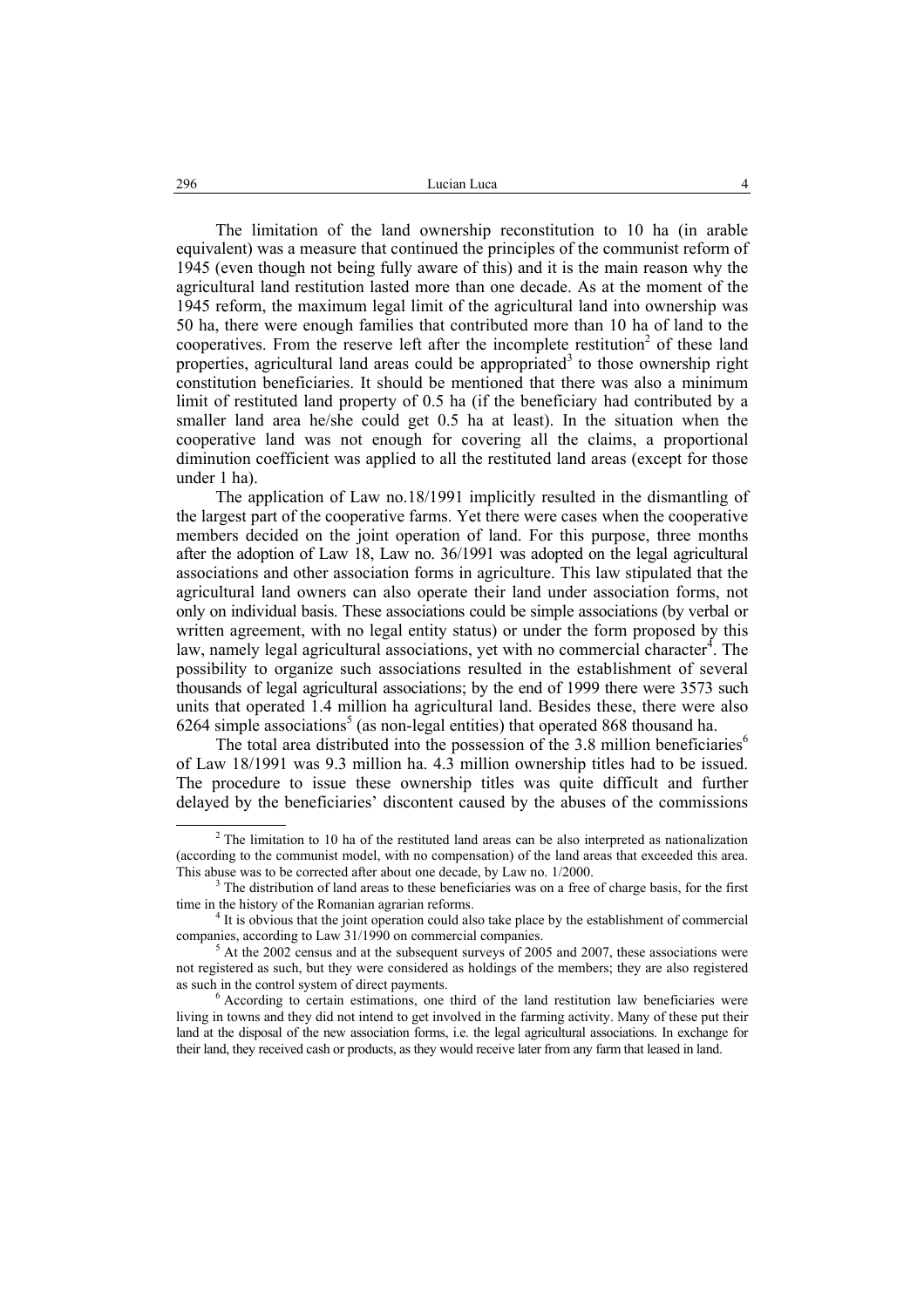established at the level of each commune and by the desire of most of them to get the land back on the former locations, which also presupposed a large number of parcels for each property. However, by the end of the year 2009, about 77% of the ownership titles were issued, corresponding to 85% of the land area that had to be restituted.

The land owners that opted for the joint operation of land received their ownership titles faster, yet the exact location of land had to be established at a later moment in the legal agricultural association. This situation created some problems later on, when some members wanted to leave the association to farm it on an individual basis or to sell it, and they did not know the exact location of the land; the same problems appeared when certain associations were dissolved.

A distinct category of Law 18 beneficiaries was represented by the so-called "shareholders'. These could not get back their land in kind as at the moment when the Land Law was applied, the land was operated by the state farms (as a result of certain administrative measures from the communist period); as a result, they received shares at these units that remained into the state property. The shareholders were considered as land owners obliged to lease out their land, receiving a certain amount of products (or its equivalent in cash) in exchange. These forced shareholders were not satisfied with the limited ownership rights they acquired, and by the adoption of Land Lease Law no. 16/1994 they were offered the possibility to become "*locators*" (lessors) for a 5-year period; after this period, they could get back their land and use it at they wanted.

The change of the political regime at the end of 1996 brought about significant corrections to the agricultural land ownership regime. In the first place, the beneficiaries of the land restitution law could claim (1997) the integral restitution of land properties. By the modification of Land Law, in 1998 the shareholders were repossessed with the land areas they were entitled to. The Land Lease Law was also modified by eliminating certain constraining provisions. It is obvious that the most important event was to unblock the land market by the promulgation of Law 54/1998 on the legal circulation of land.

Later on, Law no. 1/2000 was adopted, on the ownership right reconstitution on the agricultural and forest land, claimed according to the provisions of Land Law no. 18/1991 and Law no. 169/1997. By this law, the ownership right was also reconstituted for the difference between the area of 10 ha per family (the limit provided for by the previous law) and the area effectively contributed to the cooperative (within the limit of 50 ha for each owner). In the case when the ownership right cannot be fully reconstituted, compensation is granted for the nonrestituted area. As a result of this law, the total restituted area reached about 10.2 million hectares. On a cumulated basis, by January 2005 about 98.8% of the ownership titles had to be issued, for the 96% of the area to be restituted.

The last step to be made was the privatization of state farms. This took place at the end of the year 1999, by issuing a Government's Ordinance by which it was established that the assets of the state farms would be sold to private investors, and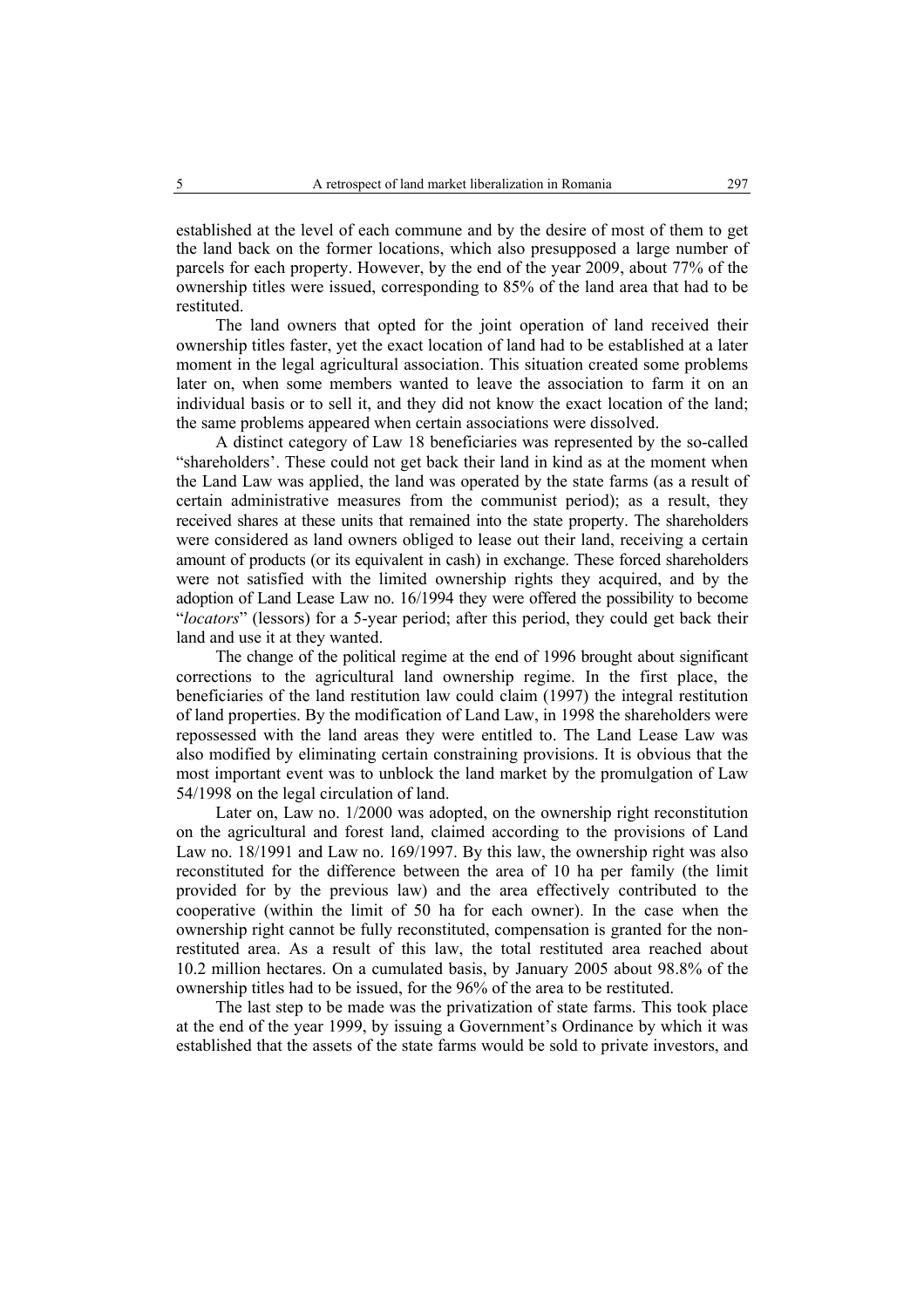the land will be given into concession to the new operators. By the year 2004 the privatization process was practically completed: out of the 739 farms that were initially in the portfolio of the Agency of State Domains (the body established by the same ordinance), slightly more than 1/3 had been privatized, while the remaining 2/3 were liquidated. Land concession (for 49 years in general) was generally successful, even though in some cases there were corruption suspicions, or there were cases of contract cancellation.

The year 2005 brought about the last corrections in the field of agricultural (and not only) land ownership before Romania's accession to the EU, so as to complete the land restitution chapter. Thus, by Law no. 247/2005 on the reform in ownership and justice, as well as certain related measures, Law 18/1991 and Law 1/2000 were modified and completed, new provisions were introduced on the legal circulation of land (with regard to land market liberalization), as well as the speeding up of trials related to land properties restitution. On this occasion, the agricultural life annuity scheme was also introduced, a system stimulating the agricultural areas concentration by old owners' land lease or sale.

### **3. AGRICULTURAL LAND TRANSACTIONS**

After the restrictions on the legal circulation of land in the communist period, in order to avoid an undesired evolution on the land market (sale of land at extremely low prices in an inflationary context and with asymmetry of information), one of the first measures of the new parliament was to forbid the alienation of land of any kind until the adoption of new regulation on land, according to Law no.9/1990 on the temporary ban on land alienation through acts between living persons. The respective provision was to be repealed by Law 18/1991.

#### **3.1. The period 1991–1997**

The legal circulation of land was regulated in the chapter with the same name from Law 18/1991. Of course, the provisions have in view the land areas into private ownership, about which the law stipulates that "they are and remain into the civil circuit". The land could be sold regardless of its area size, with the restriction that the property of the acquirerer should not exceed 100 ha (arable equivalent) per family. In other words, the law did not enable the establishment of large properties, as it contravened to the approach assumed by the initiators to ensure access to the land resources for as many persons as possible.

The Romanian physical entities who did not have the domicile in Romania and the foreigners, be they physical or legal entities, could not acquire land into ownership by acts between living persons. If they were to inherit such land areas, they were obliged to alienate them at one year after the acquirement date. The law also had a relatively retroactive character, as it also obliged to land alienation the persons who had acquired land before the law was enforced.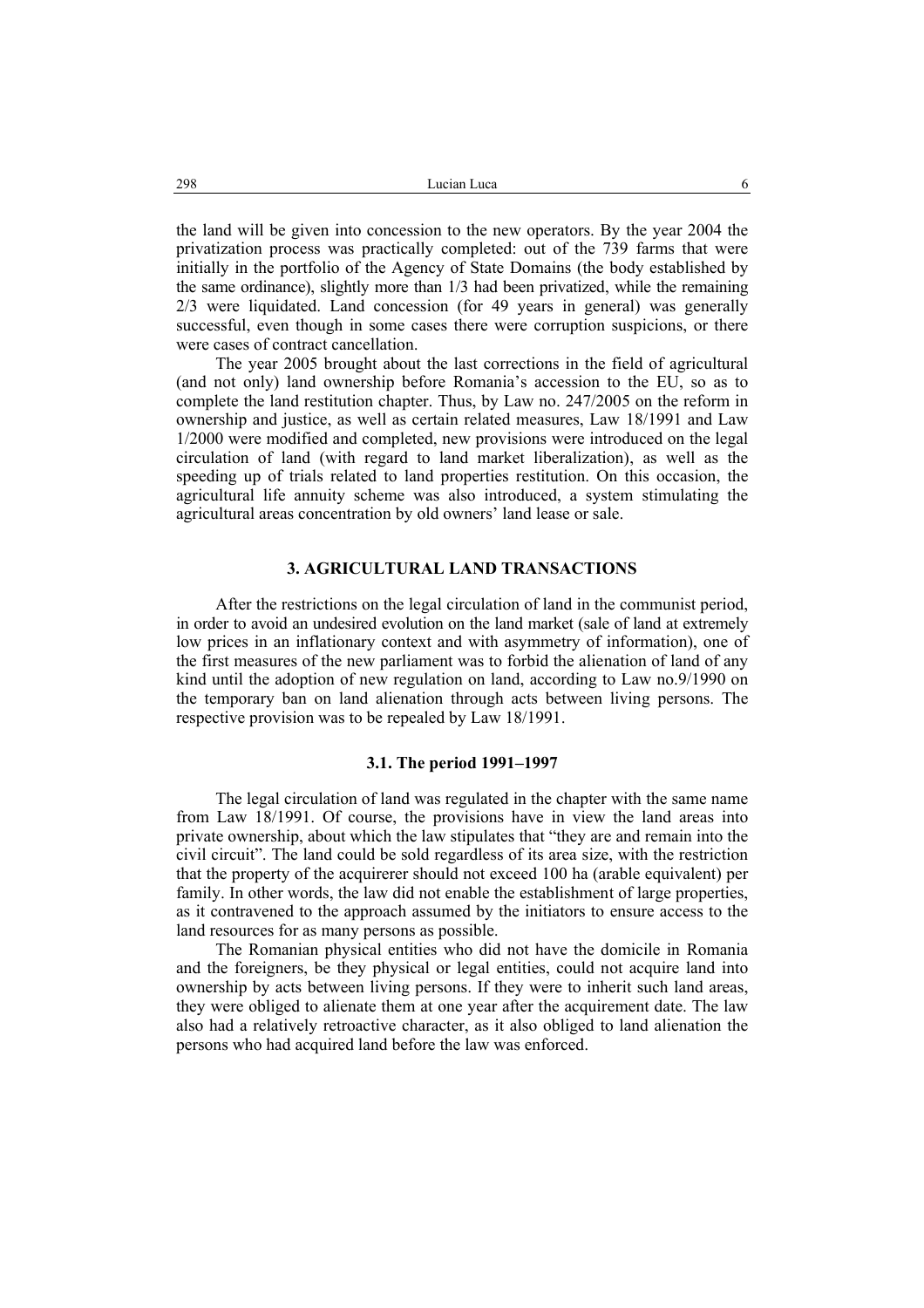The law also provided for a pre-emption right on the alienation of the agricultural land outside the built-up area of localities (extravilan agricultural land), which went in order to the co-owners and then to neighbors; this right was exercised through an agency (the Agency for Rural Development and Management) that had to be informed on the owner's intention to sell the land. Then the agency had to consult the pre-emption right titulars and if these did not make a decision within 30 days, the land could be sold freely.

However, the Agency for Rural development and Management was not established (the draft law submitted in 1991 remained under the Parliament debates until after the elections from 1996, when it was abandoned); this fact raised certain contradictory interpretations: certain lawyers (among which those from the Ministry of Agriculture) considered that the impossibility to exercise the pre-emption right made the sale impossible; other lawyers considered that the non-exercise of the pre-emption right, which made the alienation act annulable according to the law (yet not null) should not prevent the alienation of extravilan land areas. It is obvious that the extravilan agricultural land transactions were reduced and in most cases not registered legally (the sale-purchase acts were kept secret or the transactions were registered as donations).

The impossibility to exercise the pre-emption right in the case of foreigners and of the Romanians having their domicile abroad who became owners by inheritance resulted in the interpretation that these could not sell the inherited land in the one-year period provided by the law, hence they could keep it (here the lawyers of the Ministry did not agree). Another constraint in land transactions was the absence of the ownership title (the titles were issued with delay due to the difficult procedure). Here, the lawyers of the Ministry of Agriculture considered that the sale of land inside the built-up area of localities (intravilan land) (that was permitted by the law) was also possible before the receipt of the ownership title (only on the basis of the land repossession certificate issued by the County Commission for law application).

### **3.2. The period 1998–2005**

In the year 1996, in a new political context, of reforming the entire agricultural sector by the program (ASAL) supported by the World Bank, Law 54/ 1998 on the legal circulation of land was adopted, and the chapter from Law 18/1991 on this matter was repealed. The upper limit of a land property owned by a family increased to 200 ha. Unlike the old provisions, the new law made it possible for the Romanian citizens with the domicile abroad to acquire land in Romania, both on the basis of legal acts between living persons (sale-purchase, donations), as well as by inheritance. However, the restriction for the foreign physical or legal entities was maintained, both for aquiring land by legal acts between living persons as well as by inheritance. Yet, if the land areas were the object of foreign people's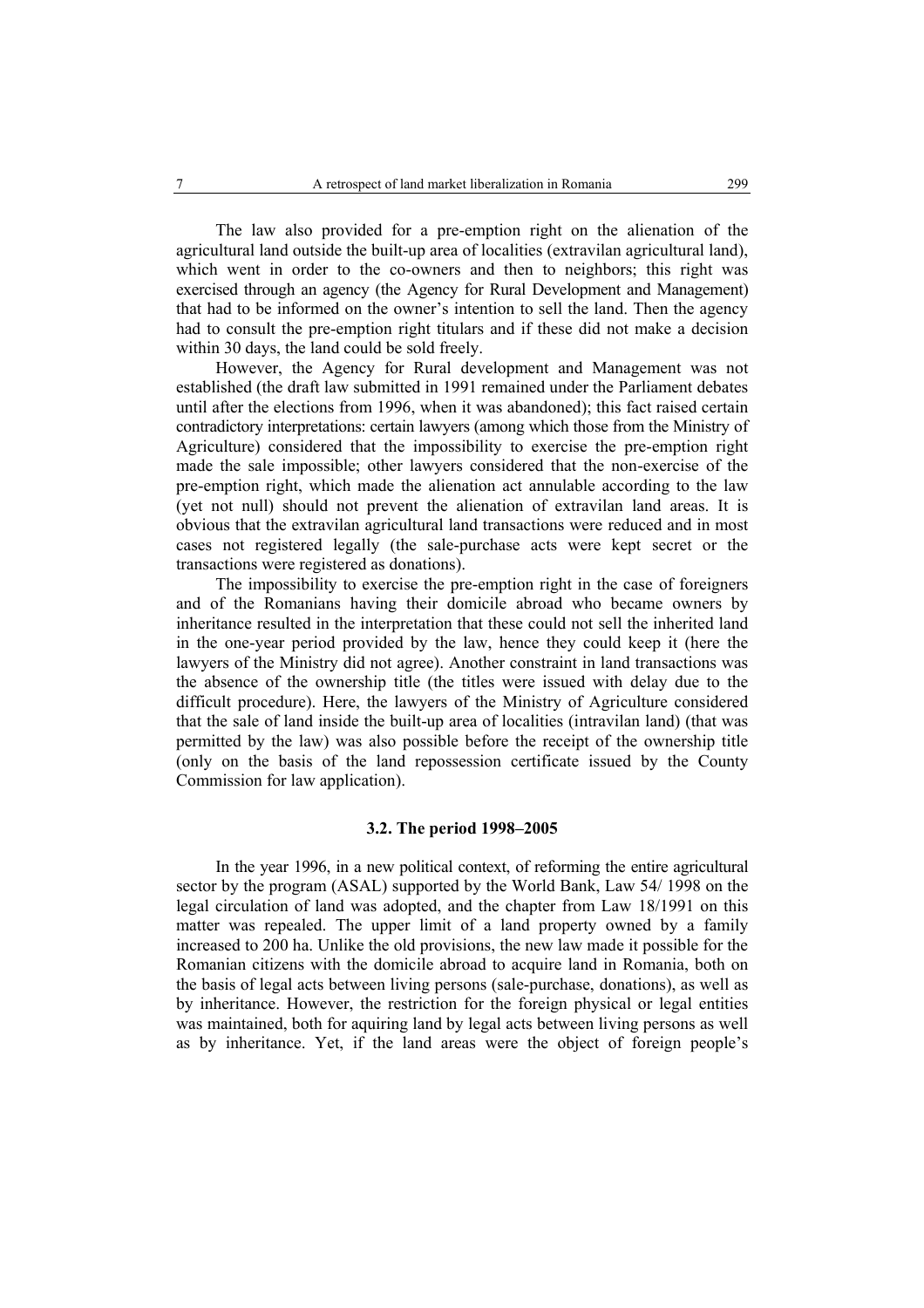investments, the provisions of the legislation on foreign investments were applied, which stipulated that any investor "can acquire any real rights on the movable and immovable goods" (Government's Emergency Ordinance 92/1997). Certain lawyers' interpretation on this provision was that the sale of land to the foreign investor during the commercial company operation represented a cession in reality.

The dilemma of respecting the pre-emption right, which was maintained having the co-owners, neighbours and lessees as titulars (with no pre-established order) was solved up by taking over the function of the non-established agency by the Local Council on the area of which the respective land was located. Thus, the seller had to register the offer, and if the pre-emption right was exercised by several titulars, he had the right to choose one of the offerers or to refuse all of them if the price was not convenient and to sell to another person. As it can be noticed, the pre-emption right is rather reduced to a publicity act of the offer. The provision proved to be useful as by it the local councils (town halls) could get information on the concluded transactions, and the Ministry of Agriculture (and later on the National Agency of Cadastre and Land Registration) could centralize this information, in order to know the evolutions on the land market. With all the reserves generated by the suspicions of under valuing the values of transactions, or by the fact that certain communes did not supply the required data, or that in certain cases the transactions took place in the absence of certified documents (on informal basis), the data collected in the period 1998–2005 represent the only official data on the land market in Romania.

According to these data, in the period 1998–2005, 308 thousand land salepurchase contracts were registered in the extravilan area, which add to 29 thousand donation acts. The sold area totaled 513 thousand ha, larger areas being sold in three counties from the western part of the country (Timiş with 135 thousand ha, Arad with 50 thousand ha and Caraş-Severin with 24 thousand ha) and in a county from the eastern part of Romania (Constanta with 32 thousand ha). The areas sold each year and the average prices are presented in Table 3.

|               | 1999 | 2000 | 2001 | 2002  | 2003 | 2004  | 2005 |
|---------------|------|------|------|-------|------|-------|------|
| Area          |      |      |      |       |      |       |      |
| thousand ha   | 31.9 | 21.8 | 28.7 | 159.8 | 86.4 | 108.5 | 64.0 |
| Average price |      |      |      |       |      |       |      |
| EUR/ha        | 443  | 394  | 417  | 289   | 256  | 427   | 884  |

*Table 3*  Sale of extravilan land in the period 1999–2005

*Source:* processing of centralized data from the Ministry of Agriculture.

As it can be seen from Table 4, these data are different from the Eurostat data, although the primary data source is the same<sup>7</sup>.

It is possible that the National Institute for Statistics operated certain corrections before sending the data to Eurostat.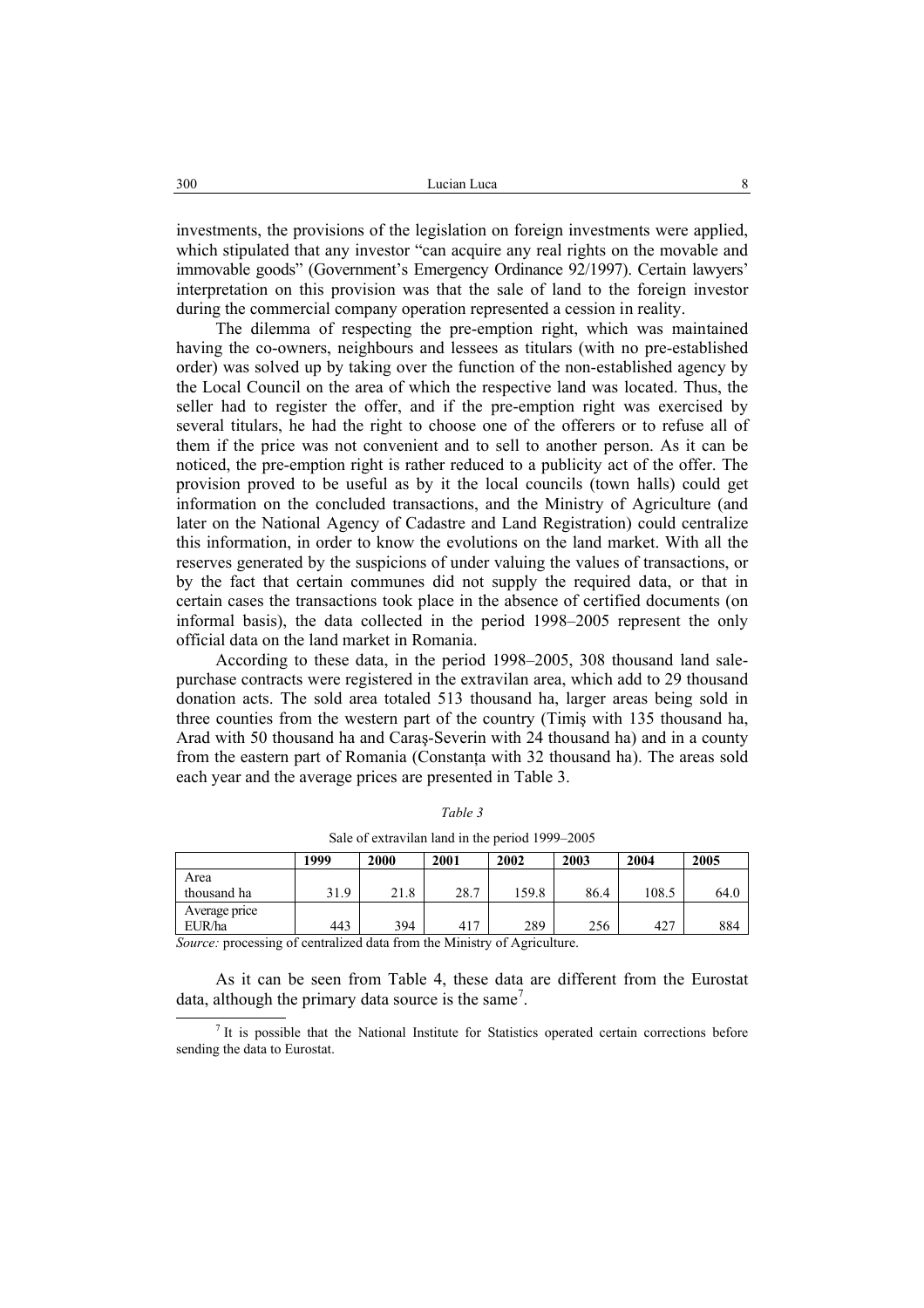#### *Table 4*

Agricultural land prices in Romania (Euro/ ha)

|        | 2000                                | 2001 | 2002             | 2003         | 2004 | 2005 |
|--------|-------------------------------------|------|------------------|--------------|------|------|
|        | ັ                                   | 308  | 270<br>- 70<br>- | $\sim$<br>رے | 284  | 870  |
| $\sim$ | <b>Euroctat</b><br>$\sum_{i=1}^{n}$ |      |                  |              |      |      |

*Source:* Eurostat.

The average prices of extravilan land by counties in 2005 feature high variation, from one quarter of the country's average price, to more than 8 times this price. The extreme maximum values were found only in two counties (Ilfov şi Prahova) in 2005, being most probably the result of buying land areas in the proximity of towns (Ilfov is located round Bucharest, the capital) with the purpose of subsequently changing the category of use from agricultural land to land for building houses and offices. In the county Timiş, for example, the agricultural land price was by 20% above the national average in 2005.

### **3.3. The period 2006–2009**

Law no. 247/2005 on the reform in ownership and justice, which was adopted by assuming the Government's responsibility and had as main objective the correction of certain anachronic situations from different legislative acts (the law has 17 chapters, named titles) repealed Law 54/1998, replacing it with the provisions from Title X, named Legal circulation of land.

The new provisions simplify the legislation in this field, approaching the land transactions on a unitary basis, regardless of their destination (agricultural or forest land<sup>8</sup>), if they have or do not have buildings on them, if they are located in the extravilan or intravilan area. At the same time, the pre-emption right is completely eliminated. This had as an indirect result the fact that the town halls (local councils) were no longer obliged to keep the evidence of transactions with extravilan agricultural land areas, and the Ministry of Agriculture could no longer centralize the data on the land market.<sup>9</sup>.

As regards the land ownership in the case of the foreign natural persons and legal entities, the law stipulated that these can acquire the ownership right under the "conditions provided by the special law" (Art. 3).

In the attempt to contribute to solving up the problem of the fragmentation of properties in Romania, the law has one provision that exempts from paying the stamp fee for the land alienation made for the purpose of consolidating the parcels and plots, as well as for the alienations made by the persons entitled to obtain the agricultural life annuity<sup>10</sup>; it also provides for the possibility to alienate these land

 <sup>8</sup> The legal circulation of forest land was regulated by Government's Emergency Ordinance 226/2000.<br><sup>9</sup> The National Agency of Cadastre and Land Registration did not get involved in this activity

either, although it would have had the necessary human and material resources, so that at present there are no official information on the land transactions.<br><sup>10</sup> The agricultural life annuity scheme was introduced by Title XI of Law 247/2005.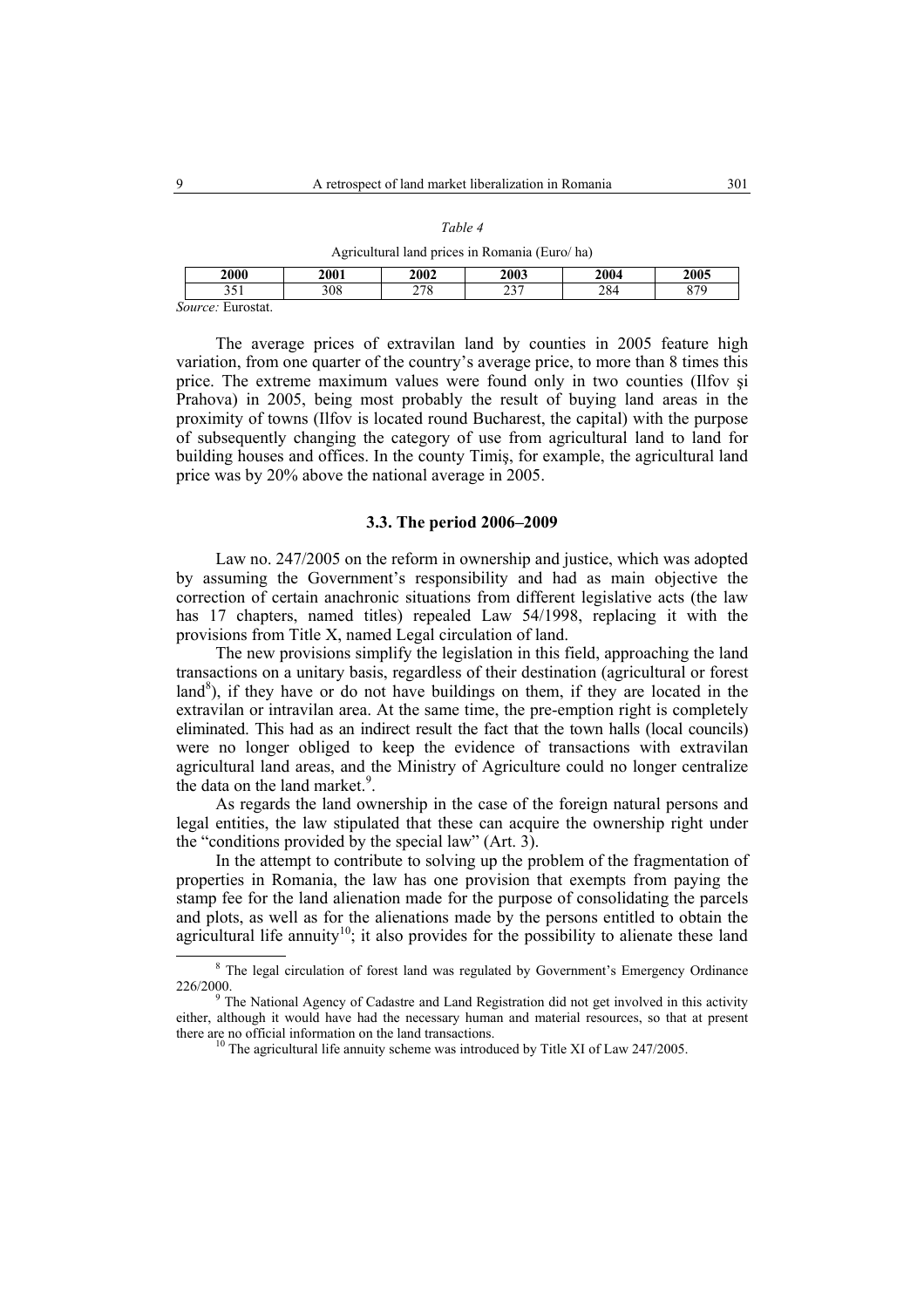areas on the basis of drawings on which the ownership titles were based (and not on the basis of the cadastral documentations made by the authorized persons).

### **3.4. The land market after accession – the results of a brief investigation**

In the absence of official data on the land transactions after 2005, in October 2009 we conducted a mini-survey on the land market situation at the national level, with the help of the network of experts from a company supplying agricultural inputs. The company has national coverage, having a network of representatives in almost all the counties of Romania. These specialists, who have direct contact with the medium and large farmers, answered a questionnaire on the recent evolutions of the land and land lease market in their interest area; if possible they also applied the same questionnaire to a farmer from their area.

48 questionnaires were received from 30 counties (Romania has 42 counties), from all the eight development regions. Out of these, 18 belong to the farmer respondents. The answers to the main questions are presented below:

– The frequency of transactions. 35 respondents know about more than 10 transactions in the area of their interest, in the last three years. 13 respondents know about less than 10.

– The average price in 2009. The prices were in RON or in EURO (or in both forms), as they were negotiated on each local market. After the elimination of 5 values from each data set (those over 2000 RON, over 5000 Euro respectively), the average price was 5378 RON/ha (i.e. 1265 Euro/ha at an exchange rate of 4.25 RON/Euro. The average price expressed directly in Euro was 1497 Euro/ha.

– Recent examples. 12 respondents do not have data on a concrete transaction in 2009 or 2008, while the other 36 have, and the average price paid in these transactions was 1074 Euro/ha.

– The typical seller. Rather old (32 answers, compared to 11 for young), from the locality and from outside the locality (21 and 20 answers respectively).

– Typical buyer. Not very well designed, but the presence of foreigners is important: large farmer (15) and medium (18), individual (14) and company (20), Romanian (26) and foreigner (12).

– The evolution of prices after accession. 37 answers consider that price increased from an average of 1000 Euro/ha in 2006 to 1742 Euro/ha in 2008.

– The foreigners' interest in buying land. Half of the respondents knew about foreigners wanting to buy land (25), while the other half did not know (23). The foreigners buy (20) in general several hundreds of hectares, while others only lease in land.

– The perception on the transitory restriction. Most respondents (29) did not hear about the restriction applied to foreigners to buy land for 7 years from the accession, while 16 respondents knew about this restriction.

– The informal land transfer arrangements. 15 respondents knew about such arrangements (pre-contracts, contracts not legalized at the notary's office), but these do not necessarily refer to foreigners.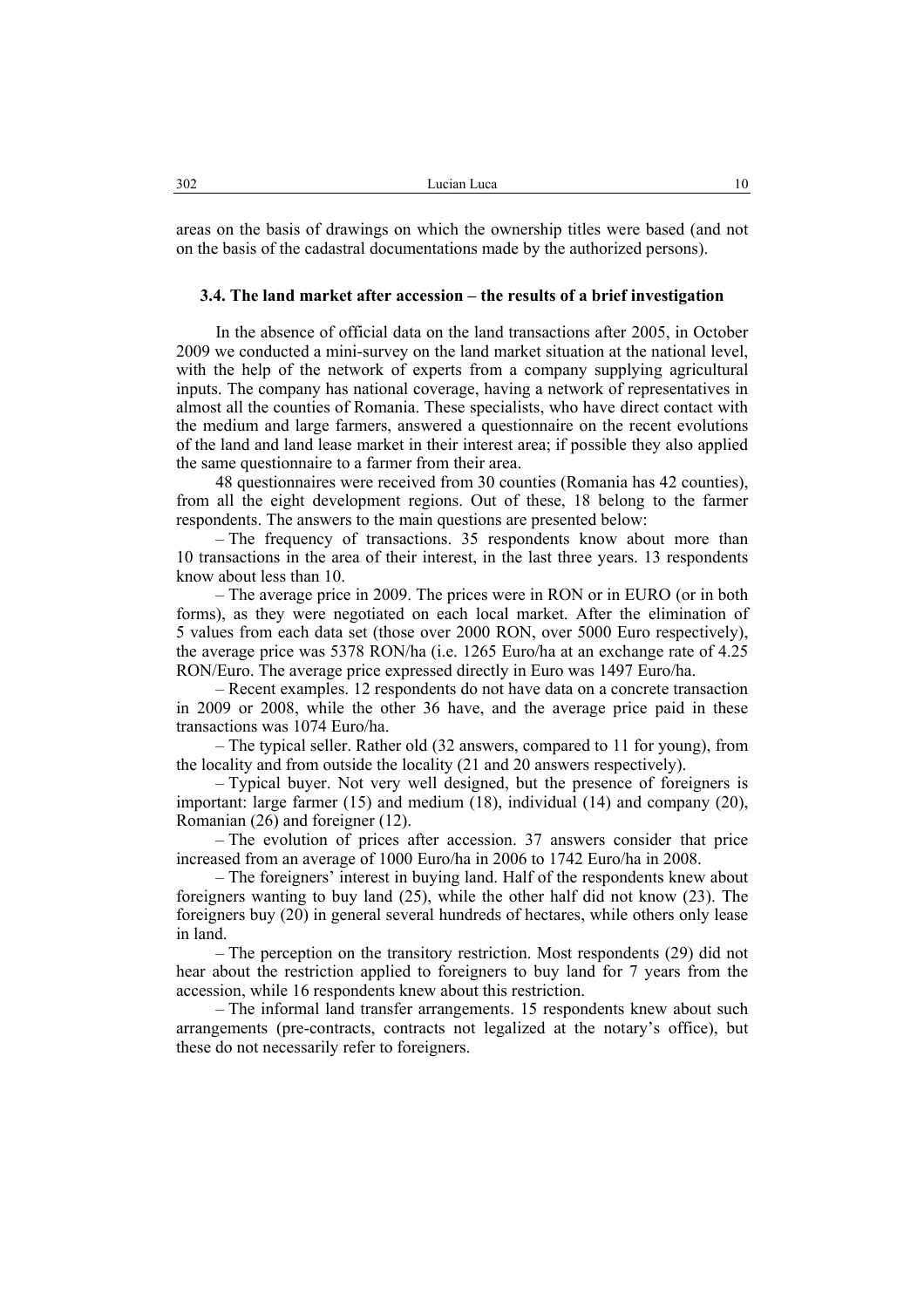– Land lease by foreigners. It is a common phenomenon: 30 respondents know such cases, the average leased in area being 1200 ha. All the respondents also know situations when the Romanians lease in land, generally larger areas (3600 ha).

– Rent payment. In most cases (42) this is made in kind, but also in cash (24) or both in kind and in cash. The average payment is 654 kg wheat/ha, while the payment in cash is 93 Euro/ha (paid in RON).

– The farmers. Out of the 18 farmer respondents, 13 have more than 10 ha, all of them having leased in land (524 ha on the average), and 11 also have land into ownership (98 ha on the average). Out of the latter, 6 had bought land in the last three years (24 ha on the average).

#### **3.5. Land lease**

Leasing in land is the main modality to establish large-sized holdings (of hundreds and even thousands of hectares). Land lease is regulated by Land Lease Law no.16/1994, modified several times beginning with 1998, when the most significant changes were operated (by Law 65/1998 for the modification and completion of Land Lease Law). At that moment, the provision of the 5-year minimum land lease period was eliminated; the period was to be established by the parties, by the land lease contract.

Although the land lease contracts are submitted at the local councils, which would give the possibility of their centralization, the Ministry of Agriculture did not initiate any approach in this respect, so that there are no official land lease data at national level. The size of the land lease phenomenon is reflected only in the agricultural census (in the farm structure surveys) or in the data from the Farm Accountancy Data Network (FADN).

Agricultural Life Annuity is a farm's consolidation stimulation program consisting of financing the owners over 62 to renounce the land through lease or sale (each owner receive 50 Euro for each leased ha and 100 Euro for each sold ha, with a maximum limit of 10 ha. Started in July 2005, the program had 26 thousands beneficiaries in July 2007 (with 19 thou ha sold and 115 thou ha leased out), and 67 thousands beneficiaries in July 2009.

### **4. INSTEAD OF CONCLUSION: THE LAST RESTRICTION**

In the Act of Accession, signed and published in June 2005, with regard to the free circulation of capital, it is stipulated that "Romania cam maintain, for seven years from the accession date, the restrictions established by its legislation, existing at the moment of signing the accession treaty, on the acquirement of ownership on agricultural land, forests and forestland by the ressortissants of EU Member States". It is also stipulated in the same act that "the provisions of the previous paragraph are not applied to the farmers who carry out independent activities, who are the ressortissants of another Member State, and who wish to settle down and have their residence in Romania".